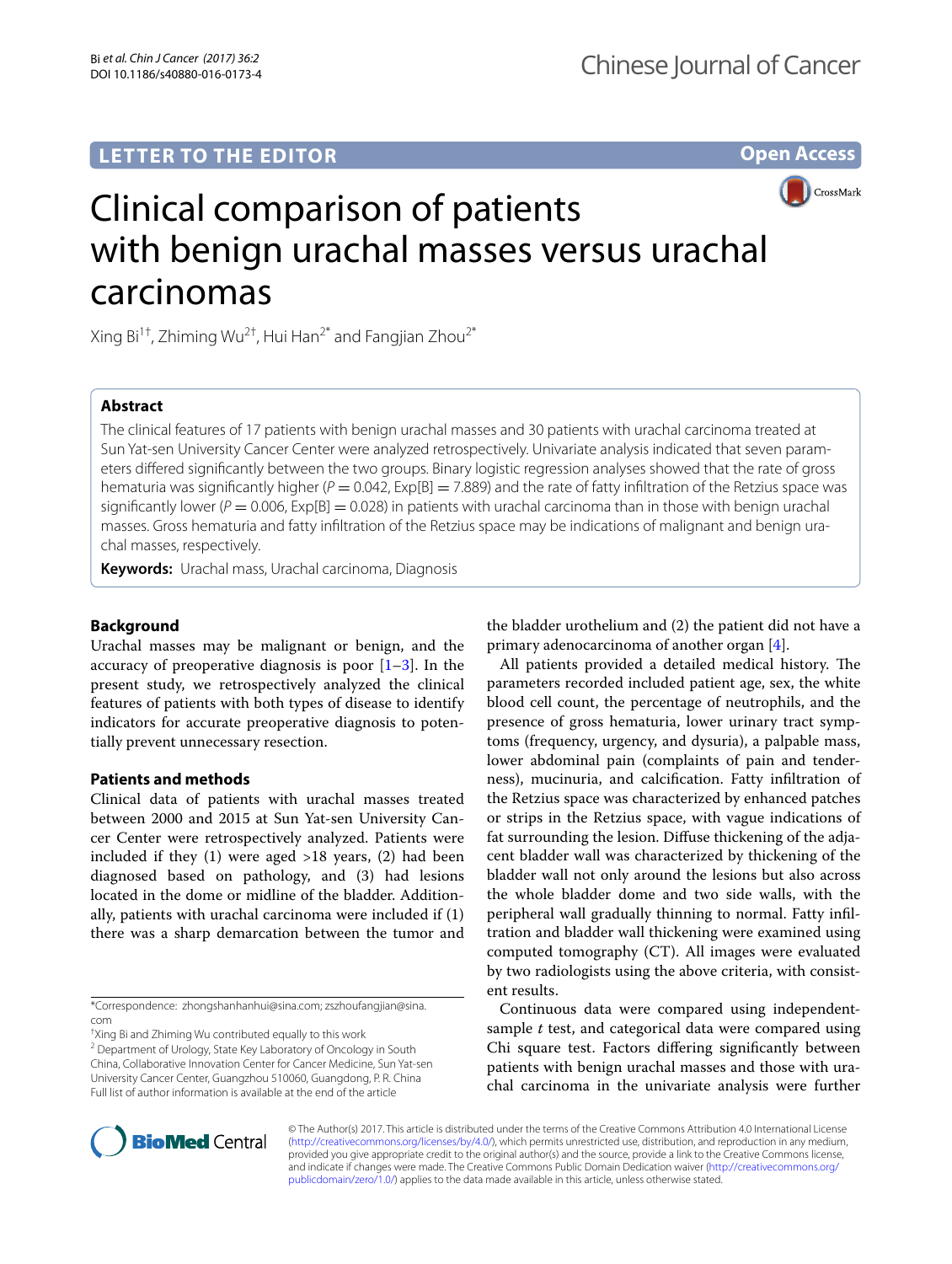subjected to binary logistic regression analysis (likelihood ratio test). A *P* value <0.05 was considered statistically significant.

## **Results**

The study included 30 patients with urachal carcinoma (the malignant group) and 17 with benign urachal masses (the benign group). The baseline patient characteristics are shown in Table [1](#page-1-0). The median age was 45 years (range 22–62 years) in the malignant group and 41 years (range 18–75 years) in the benign group ( $P = 0.362$ ). The malignant group was composed of 21 (70%) men and 9 (30%) women, whereas the benign group was composed of 7 (41%) men and 10 (59%) women.

Of the 30 patients with urachal carcinoma, 29 had adenocarcinomas, and 1 had a sarcomatoid carcinoma combined with adenocarcinoma. Of the 17 patients with benign urachal masses, 15 had infected urachal cysts with chronic inflammation, and 2 had xanthogranuloma. Imaging indices are presented in Fig. [1](#page-2-3).

Table [1](#page-1-0) shows the univariate analysis of all 12 parameters compared between the malignant and benign groups. No significant differences were observed in age, sex, the presence of a palpable mass, mucinuria, or calcification. The rate of gross hematuria was higher in the malignant group than in the benign group ( $P = 0.021$ ). In contrast, the rates of lower urinary tract symptoms  $(P = 0.011)$ , lower abdominal pain ( $P = 0.004$ ), fatty infiltration of the Retzius space  $(P < 0.001)$ , and diffuse thickening of the adjacent bladder wall  $(P < 0.001)$  as well as the percentage of neutrophils  $(P = 0.004)$  and the white blood cell count  $(P = 0.001)$  were significantly higher in the benign group than in the malignant group.

Binary logistic regression analysis of the seven parameters that differed significantly between the two groups in the univariate analysis showed that the rate of gross hematuria was significantly higher ( $P = 0.042$ ),  $Exp[B] = 7.889$  and the rate of fatty infiltration of the Retzius space was significantly lower ( $P = 0.006$ ,  $Exp[B] = 0.028$  in the malignant group than in the benign group.

#### **Discussion**

Urachal carcinoma is a rare but highly malignant epithelial cancer that is difficult to distinguish from a benign urachal mass [\[5](#page-2-4)]. Urachal inflammation and certain benign urachal neoplasms, including adenomas, fibromas, villous adenomas, and mucinous cystadenomas, can form masses.

Urachal carcinoma has been reported more frequently in men than in women (1.49:1), and most patients are older than 50 years [[6,](#page-2-5) [7\]](#page-2-6). However, in the present study, the median age of the patients with urachal carcinoma

<span id="page-1-0"></span>

| Table 1 Univariate analysis of all 12 parameters compared |  |
|-----------------------------------------------------------|--|
| between patients with benign urachal masses and those     |  |
| with urachal carcinoma                                    |  |

| Variable                                            | Benign urachal<br>masses (cases) | Urachal carci-<br>noma (cases) | P value |
|-----------------------------------------------------|----------------------------------|--------------------------------|---------|
| Total                                               | 17                               | 30                             |         |
| Sex                                                 |                                  |                                | 0.053   |
| Male                                                | 7                                | 21                             |         |
| Female                                              | 10                               | 9                              |         |
| Gross hematuria                                     |                                  |                                | 0.021   |
| Present                                             | 6                                | 21                             |         |
| Absent                                              | 11                               | 9                              |         |
| Lower urinary tract<br>symptoms                     |                                  |                                | 0.011   |
| Present                                             | 8                                | $\overline{4}$                 |         |
| Absent                                              | 9                                | 26                             |         |
| Palpable mass                                       |                                  |                                | 0.632   |
| Present                                             | 1                                | 3                              |         |
| Absent                                              | 16                               | 27                             |         |
| Lower abdominal<br>pain                             |                                  |                                | 0.004   |
| Present                                             | 8                                | 3                              |         |
| Absent                                              | 9                                | 27                             |         |
| Mucinuria                                           |                                  |                                | 0.283   |
| Present                                             | 0                                | 2                              |         |
| Absent                                              | 17                               | 28                             |         |
| White blood cell<br>count                           |                                  |                                | 0.001   |
| $\geq$ 10 $\times$ 10 <sup>9</sup> /L               | 7                                | 0                              |         |
| $<$ 10 $\times$ 10 <sup>9</sup> /L                  | 10                               | 30                             |         |
| Percentage of<br>neutrophils (%)                    |                                  |                                | 0.004   |
| $\geq 70$                                           | 9                                | 3                              |         |
| <70                                                 | 8                                | 27                             |         |
| Calcification                                       |                                  |                                | 0.449   |
| Present                                             | 6                                | 14                             |         |
| Absent                                              | 11                               | 16                             |         |
| Fatty infiltration of<br>the Retzius space          |                                  |                                | < 0.001 |
| Present                                             | 12                               | 1                              |         |
| Absent                                              | 5                                | 29                             |         |
| Diffuse thickening<br>of adjacent blad-<br>der wall |                                  |                                | < 0.001 |
| Present                                             | 9                                | 0                              |         |
| Absent                                              | 8                                | 30                             |         |

was 45 years, with no significant differences between the two groups in terms of age or sex.

Multivariate analysis identified two parameters that differed significantly between the benign and the malignant groups. Gross hematuria was significantly associated with urachal carcinoma ( $P = 0.042$ ),